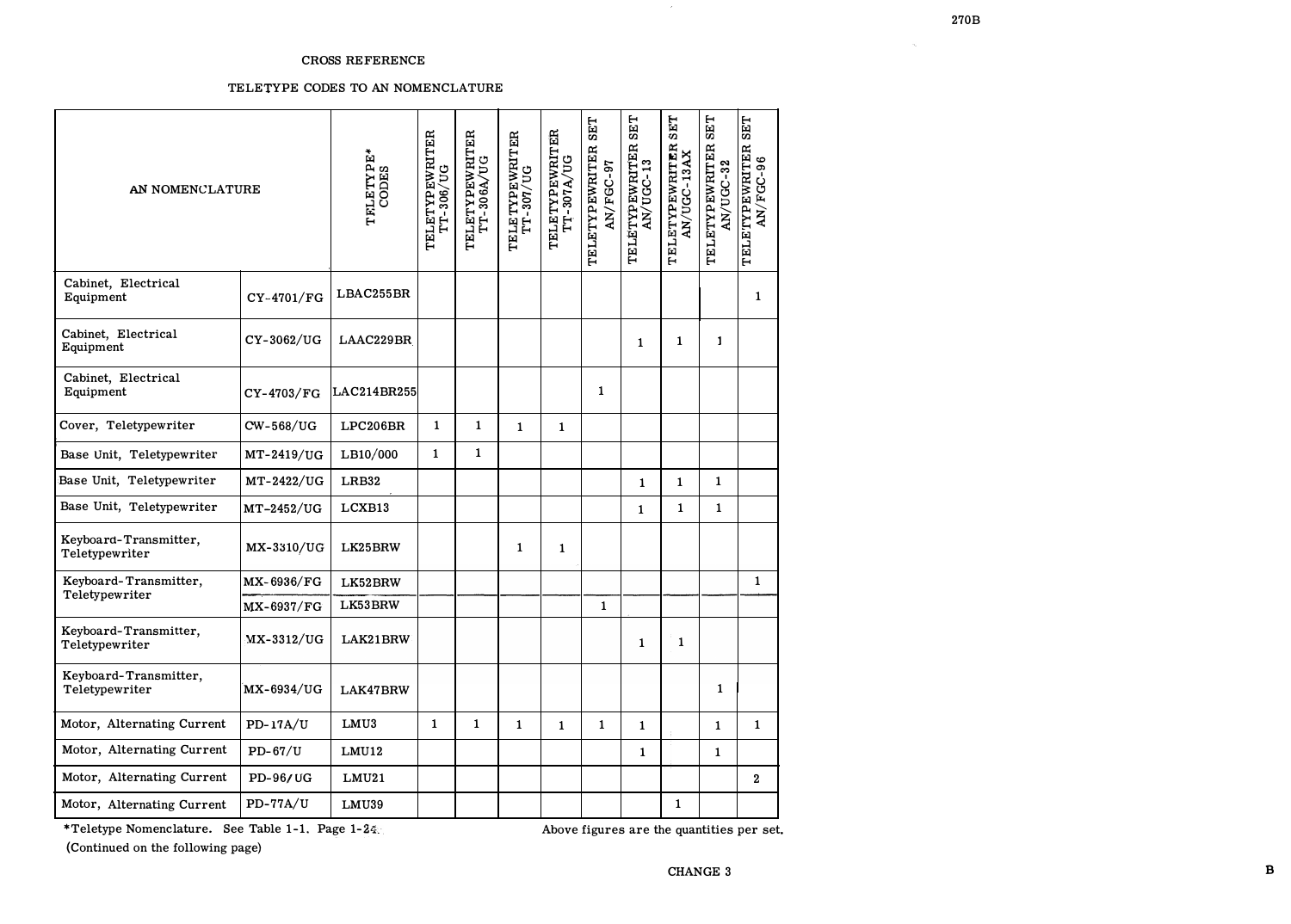| $PD-18A/U$<br><b>LMU41</b><br>Motor, Alternating Current<br>$\mathbf{1}$<br>Panel, Power Distribution<br>SB-1226/UG<br>173395BR<br>1<br>1<br>1<br>$\mathbf{1}$<br>Panel, Power Distribution<br>1<br>304206<br>173824<br>1<br>Panel, Power Distribution<br>SB-1227/UG<br>$\mathbf{1}$<br>Panel, Power Distribution<br>1<br>304203<br>Reeling Machine, Paper,<br>RL-235/UG<br>$\mathbf{1}$<br>LPW300BR<br>1<br>Motor Driven<br>Reeling Machine, Paper,<br><b>RL-215/UG</b><br><b>PW201BR</b><br>$\mathbf{1}$<br>$\mathbf{1}$<br>Motor Driven<br>Reperforator, Teletypewriter   TT-315/UG<br>LPR35BWA<br>1<br>1<br>Reperforator, Teletypewriter   TT-494/GG<br>$\mathbf{1}$<br>LPR35BRP<br><b>TT-316/UG</b><br>1<br>LPR36BWA<br>1<br>TT-492/UG<br>LPR57BRP<br>1<br>Typing Unit, Teletypewriter<br>1<br>MX-3311/UG<br>$\mathbf{1}$<br>1<br>1<br>LP77YD/AGM<br>$\mathbf{1}$<br>$\mathbf{1}$<br>Typing Unit, Teletypewriter<br>MX-6933/UG LP77YD/AJV<br>1<br>1<br>Typing Unit, Teletypewriter<br>$MX - 6935/FG$ LP124YD/AJU<br>3<br>TT-311/UG<br>LXD11<br>1<br>1<br>Distributor-Transmitter,<br>Teletypewriter<br>TT-496/GG<br>LXD31<br>$\mathbf{1}$<br>173780<br>Cable<br>1<br>$\mathbf{1}$<br>$\mathbf{1}$<br>$\mathbf{1}$<br>173851<br>1<br>$\mathbf{1}$<br>$\mathbf{1}$<br>Cable<br>1<br>$\bullet$<br>1<br>$\mathbf{1}$<br>173852<br>Cable<br>Display Rack<br>193950<br>1<br>$\mathbf{1}$ | AN NOMENCLATURE              |  | TELETYPE*<br>CODES | TELETYPEWRITER<br>TT-306/UG | TELETYPEWRITER<br>TT-306A/UG | TELETYPEWRITER<br>TT-307/UG | TELETYPEWRITER<br>TT-307A/UG | <b>SET</b><br>TELETYPEWRITER<br><b>AN/FGC-97</b> | <b>SET</b><br>TELETYPEWRITER<br>AN/UGC-13 | <b>SET</b><br>TELETYPEWRITER<br>AN/UGC-13AX | <b>SET</b><br>TELETYPEWRITER<br>AN/UGC-32 | <b>SET</b><br>TELETYPEWRITER<br>AN/FGC-96<br>AN/FGC- |
|-----------------------------------------------------------------------------------------------------------------------------------------------------------------------------------------------------------------------------------------------------------------------------------------------------------------------------------------------------------------------------------------------------------------------------------------------------------------------------------------------------------------------------------------------------------------------------------------------------------------------------------------------------------------------------------------------------------------------------------------------------------------------------------------------------------------------------------------------------------------------------------------------------------------------------------------------------------------------------------------------------------------------------------------------------------------------------------------------------------------------------------------------------------------------------------------------------------------------------------------------------------------------------------------------------------------------------------------------------------------------------------------|------------------------------|--|--------------------|-----------------------------|------------------------------|-----------------------------|------------------------------|--------------------------------------------------|-------------------------------------------|---------------------------------------------|-------------------------------------------|------------------------------------------------------|
|                                                                                                                                                                                                                                                                                                                                                                                                                                                                                                                                                                                                                                                                                                                                                                                                                                                                                                                                                                                                                                                                                                                                                                                                                                                                                                                                                                                         |                              |  |                    |                             |                              |                             |                              |                                                  |                                           |                                             |                                           |                                                      |
|                                                                                                                                                                                                                                                                                                                                                                                                                                                                                                                                                                                                                                                                                                                                                                                                                                                                                                                                                                                                                                                                                                                                                                                                                                                                                                                                                                                         |                              |  |                    |                             |                              |                             |                              |                                                  |                                           |                                             |                                           |                                                      |
|                                                                                                                                                                                                                                                                                                                                                                                                                                                                                                                                                                                                                                                                                                                                                                                                                                                                                                                                                                                                                                                                                                                                                                                                                                                                                                                                                                                         |                              |  |                    |                             |                              |                             |                              |                                                  |                                           |                                             |                                           |                                                      |
|                                                                                                                                                                                                                                                                                                                                                                                                                                                                                                                                                                                                                                                                                                                                                                                                                                                                                                                                                                                                                                                                                                                                                                                                                                                                                                                                                                                         |                              |  |                    |                             |                              |                             |                              |                                                  |                                           |                                             |                                           |                                                      |
|                                                                                                                                                                                                                                                                                                                                                                                                                                                                                                                                                                                                                                                                                                                                                                                                                                                                                                                                                                                                                                                                                                                                                                                                                                                                                                                                                                                         |                              |  |                    |                             |                              |                             |                              |                                                  |                                           |                                             |                                           |                                                      |
|                                                                                                                                                                                                                                                                                                                                                                                                                                                                                                                                                                                                                                                                                                                                                                                                                                                                                                                                                                                                                                                                                                                                                                                                                                                                                                                                                                                         |                              |  |                    |                             |                              |                             |                              |                                                  |                                           |                                             |                                           |                                                      |
|                                                                                                                                                                                                                                                                                                                                                                                                                                                                                                                                                                                                                                                                                                                                                                                                                                                                                                                                                                                                                                                                                                                                                                                                                                                                                                                                                                                         |                              |  |                    |                             |                              |                             |                              |                                                  |                                           |                                             |                                           |                                                      |
|                                                                                                                                                                                                                                                                                                                                                                                                                                                                                                                                                                                                                                                                                                                                                                                                                                                                                                                                                                                                                                                                                                                                                                                                                                                                                                                                                                                         |                              |  |                    |                             |                              |                             |                              |                                                  |                                           |                                             |                                           |                                                      |
|                                                                                                                                                                                                                                                                                                                                                                                                                                                                                                                                                                                                                                                                                                                                                                                                                                                                                                                                                                                                                                                                                                                                                                                                                                                                                                                                                                                         |                              |  |                    |                             |                              |                             |                              |                                                  |                                           |                                             |                                           |                                                      |
|                                                                                                                                                                                                                                                                                                                                                                                                                                                                                                                                                                                                                                                                                                                                                                                                                                                                                                                                                                                                                                                                                                                                                                                                                                                                                                                                                                                         | Reperforator, Teletypewriter |  |                    |                             |                              |                             |                              |                                                  |                                           |                                             |                                           |                                                      |
|                                                                                                                                                                                                                                                                                                                                                                                                                                                                                                                                                                                                                                                                                                                                                                                                                                                                                                                                                                                                                                                                                                                                                                                                                                                                                                                                                                                         | Reperforator, Teletypewriter |  |                    |                             |                              |                             |                              |                                                  |                                           |                                             |                                           |                                                      |
|                                                                                                                                                                                                                                                                                                                                                                                                                                                                                                                                                                                                                                                                                                                                                                                                                                                                                                                                                                                                                                                                                                                                                                                                                                                                                                                                                                                         |                              |  |                    |                             |                              |                             |                              |                                                  |                                           |                                             |                                           |                                                      |
|                                                                                                                                                                                                                                                                                                                                                                                                                                                                                                                                                                                                                                                                                                                                                                                                                                                                                                                                                                                                                                                                                                                                                                                                                                                                                                                                                                                         |                              |  |                    |                             |                              |                             |                              |                                                  |                                           |                                             |                                           |                                                      |
|                                                                                                                                                                                                                                                                                                                                                                                                                                                                                                                                                                                                                                                                                                                                                                                                                                                                                                                                                                                                                                                                                                                                                                                                                                                                                                                                                                                         |                              |  |                    |                             |                              |                             |                              |                                                  |                                           |                                             |                                           |                                                      |
|                                                                                                                                                                                                                                                                                                                                                                                                                                                                                                                                                                                                                                                                                                                                                                                                                                                                                                                                                                                                                                                                                                                                                                                                                                                                                                                                                                                         |                              |  |                    |                             |                              |                             |                              |                                                  |                                           |                                             |                                           |                                                      |
|                                                                                                                                                                                                                                                                                                                                                                                                                                                                                                                                                                                                                                                                                                                                                                                                                                                                                                                                                                                                                                                                                                                                                                                                                                                                                                                                                                                         |                              |  |                    |                             |                              |                             |                              |                                                  |                                           |                                             |                                           |                                                      |
|                                                                                                                                                                                                                                                                                                                                                                                                                                                                                                                                                                                                                                                                                                                                                                                                                                                                                                                                                                                                                                                                                                                                                                                                                                                                                                                                                                                         |                              |  |                    |                             |                              |                             |                              |                                                  |                                           |                                             |                                           |                                                      |
|                                                                                                                                                                                                                                                                                                                                                                                                                                                                                                                                                                                                                                                                                                                                                                                                                                                                                                                                                                                                                                                                                                                                                                                                                                                                                                                                                                                         |                              |  |                    |                             |                              |                             |                              |                                                  |                                           |                                             |                                           |                                                      |
|                                                                                                                                                                                                                                                                                                                                                                                                                                                                                                                                                                                                                                                                                                                                                                                                                                                                                                                                                                                                                                                                                                                                                                                                                                                                                                                                                                                         |                              |  |                    |                             |                              |                             |                              |                                                  |                                           |                                             |                                           |                                                      |
|                                                                                                                                                                                                                                                                                                                                                                                                                                                                                                                                                                                                                                                                                                                                                                                                                                                                                                                                                                                                                                                                                                                                                                                                                                                                                                                                                                                         |                              |  |                    |                             |                              |                             |                              |                                                  |                                           |                                             |                                           |                                                      |

(Continued on the following page)

 $\sim$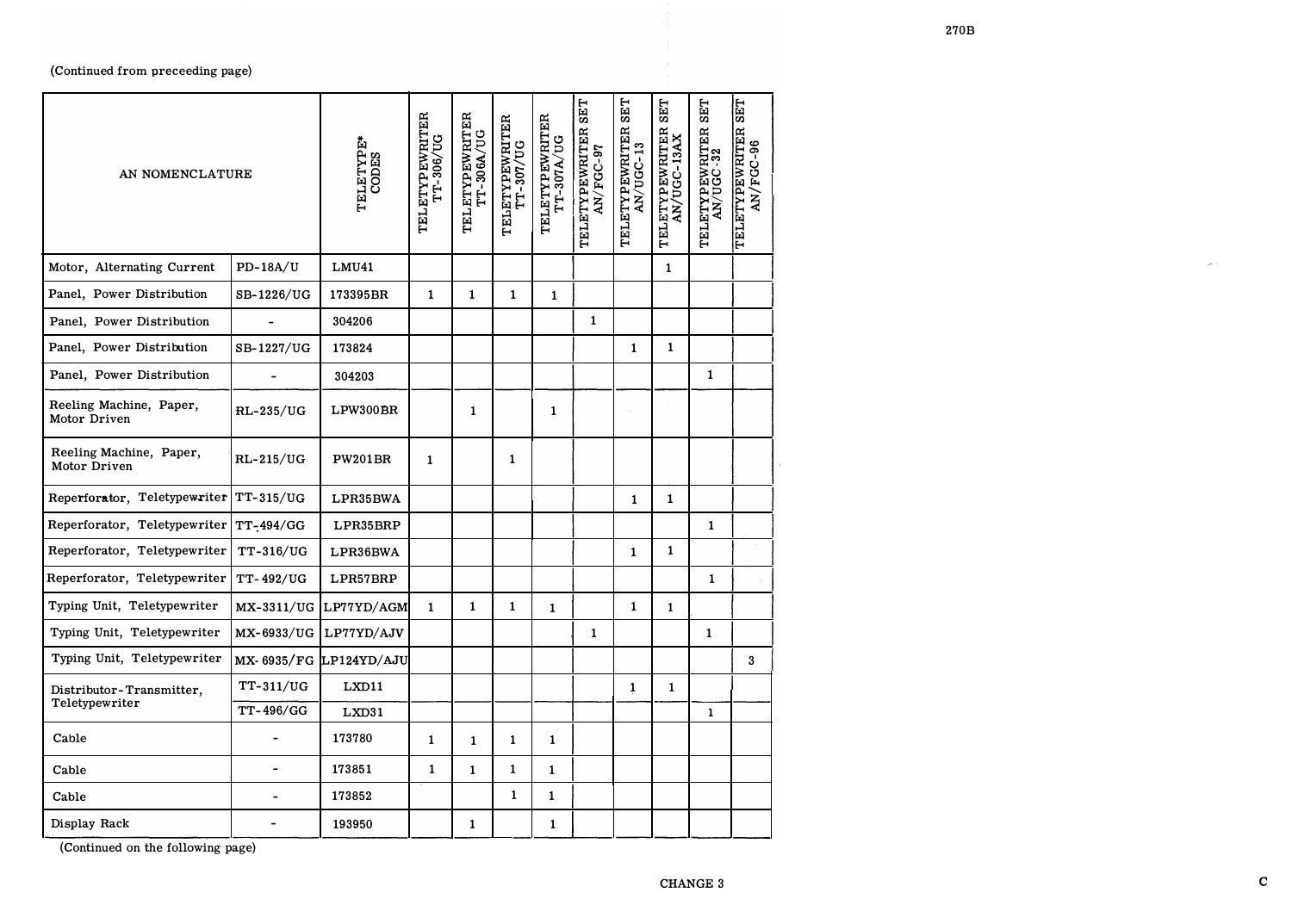| AN NOMENCLATURE                                                               |                          | TELETYPE*<br>CODES | TELETYPEWRITER<br>TT-306/UG | TELETYPEWRITER<br>TT-306A/UG | TELETYPEWRITER<br>TT-307/UG | TELETYPEWRITER<br>TT-307A/UG | <b>SET</b><br>TELETYPEWRITER<br>AN/FGC-97 | <b>SET</b><br>$\mathbf{r}$<br>TELETYPEWRITE:<br>AN/UGC-13 | <b>SET</b><br>TELETYPEWRITER<br>AN/UGC-13AX | <b>SET</b><br>TELETYPEWRITER<br>AN/UGC-32 | <b>SET</b><br>TELETYPEWRITER<br>96<br>AN/FGC- |
|-------------------------------------------------------------------------------|--------------------------|--------------------|-----------------------------|------------------------------|-----------------------------|------------------------------|-------------------------------------------|-----------------------------------------------------------|---------------------------------------------|-------------------------------------------|-----------------------------------------------|
| Modification Kit for<br>LMU3 (PD-17A/U<br>Motor                               |                          | 173705             |                             |                              |                             |                              | $\mathbf{1}$                              |                                                           |                                             |                                           |                                               |
| Dolly                                                                         |                          | 173861             |                             |                              |                             |                              | $\mathbf{1}$                              |                                                           |                                             |                                           |                                               |
| Sub-Base                                                                      |                          | 154754BR           |                             |                              |                             |                              | $\mathbf{1}$                              | $\mathbf{1}$                                              | $\mathbf{1}$                                | $\mathbf{1}$                              |                                               |
| Modification Kit for<br>LMU12 (PD-67U)<br>Motor                               |                          | 173706             |                             |                              |                             |                              |                                           | $\mathbf{1}$                                              | $\mathbf{1}$                                | $\mathbf{1}$                              |                                               |
| Modification Kit for<br>LMU3 (PD-17A/U)<br>Motor                              |                          | 173707             |                             |                              |                             |                              |                                           | $\mathbf{1}$                                              | $\mathbf{1}$                                | $\mathbf{1}$                              |                                               |
| Modification Kit for<br>Mounting LRB32 (MT-2422<br>/UG to LCXB13 (MT-2452/UG) |                          | 176287             |                             |                              |                             |                              |                                           | $\mathbf{1}$                                              | $\mathbf{1}$                                | $\mathbf{1}$                              |                                               |
| Modification Kit for<br><b>Control Panel Assembly</b>                         |                          | 173778             |                             |                              |                             |                              |                                           | $\mathbf{1}$                                              | $\mathbf{1}$                                | $\mathbf{1}$                              |                                               |
| Transmitter-Distributor<br>Housing                                            |                          | 160887BR           |                             |                              |                             |                              |                                           | $\mathbf{1}$                                              | $\mathbf{1}$                                | $\mathbf{I}$                              |                                               |
| Immobilization Set of<br>Parts                                                |                          | 179473             |                             |                              |                             |                              |                                           | $\mathbf{1}$                                              | $\mathbf{1}$                                |                                           |                                               |
|                                                                               | $\overline{\phantom{0}}$ |                    |                             |                              |                             |                              |                                           |                                                           |                                             |                                           |                                               |

(Continued on the following page)

NOTE: The 199915 Modification Kit is used to modify the Teletypewriter<br>Set (AN/UGC-13) to 7.42 unit code and 45.5, 50, or 74.2 Baud<br>speed non-polar operation. (See Page 2-22.)

 $\sim 10^7$ 

 $\mathcal{L}_{\mathcal{A}}$  .